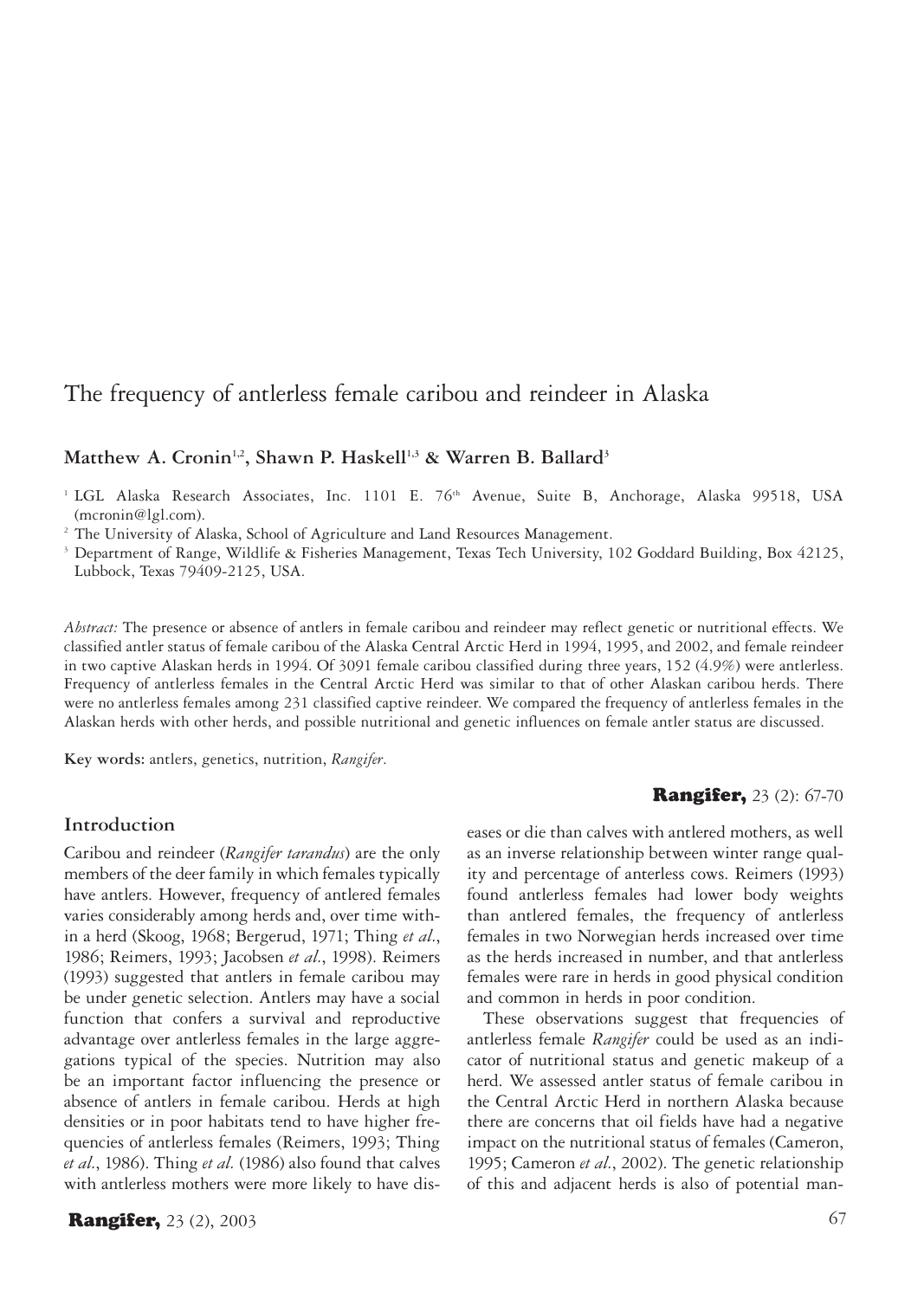| Herd/Location                                             | Year             | (Number Antlerless/Total)<br>Percent Antlerless | Reference                                                   |
|-----------------------------------------------------------|------------------|-------------------------------------------------|-------------------------------------------------------------|
| Tundra Caribou, R. t. granti                              |                  |                                                 |                                                             |
| Central Arctic, Alaska                                    | 2002             | 5.5% (100/1821)                                 | This Study                                                  |
| Central Arctic, Alaska                                    | 1995             | 6.4% (3/47)                                     | This Study                                                  |
| Central Arctic, Alaska                                    | 1994             | 4.0% (49/1223)                                  | This Study                                                  |
| Central Arctic, Alaska                                    | 1994, 1995, 2002 | 4.9% (152/3091)                                 | This Study                                                  |
| Porcupine, Alaska                                         | 1983-1990        | 5.0% (8/170)                                    | Whitten, 1995                                               |
| Western Arctic Herd, Alaska                               | 1962-1964        | 0.9% (1/114)                                    | Skoog, 1968                                                 |
| Western Arctic Herd, Alaska                               | 1961             | 3.0% (33/1100)                                  | Lent, 1965                                                  |
| Forty Mile, Alaska                                        | 1952-1955        | $0.6\%$ (2/314)                                 | Skoog, 1968                                                 |
| Nelchina, Alaska                                          | 1957-1964        | 2.3% (26/1147)                                  | Skoog, 1968                                                 |
| Nelchina, Alaska                                          | 1962             | 1.4% (14/1009)                                  | Skoog, 1968                                                 |
| West of Hudson Bay, Arctic Canada,<br>R. t. groenlandicus | Early 1900s      | 0.3%                                            | Steffanson, 1913                                            |
| Queen Charlotte Island, R. t. dawsoni                     | 1956             | $100\%$                                         | Banfield, 1961; Cowan & Guiguet, 1956                       |
| Woodland Caribou, R. t. caribou                           | 1957-1986        | $0.3 - 92\%$                                    | Bergerud, 1971; Reimers, 1993; Gagnon &<br>Barrette, 1992   |
| Wild Reindeer, South Norway, R. t. tarandus               | 1948-1983        | $0 - 17%$                                       | Reimers, 1993                                               |
| tarandus<br>Decendants of Domestic Reindeer, R. t.        |                  |                                                 |                                                             |
| Iceland                                                   | 1978             | $0 - 2.4%$                                      | Reimers, 1993                                               |
| T. Williams' Reindeer, Palmer, Alaska                     | 1994             | 0% (0/47)                                       | This Study                                                  |
| Pt. Mackenzie Reindeer, Alaska                            | 1994             | 0% (0/184)                                      | This Study                                                  |
| Seward Peninsula, Alaska                                  | 1995             | $\frac{6}{2}$                                   | J. Bevins, pers. comm.                                      |
| Finland, R. t. fennicus                                   | 1970             | 7,5%                                            | Espmark, 1971                                               |
| Greenland Wild Caribou, R. t. groenlandicus               | 1977-1984        | $21\text{--}78\,\%$                             | Reimers, 1993; Thing et al., 1986                           |
| Svalbard Reindeer, Svalbard, R. t. platyrbynchus          | 1972-1994        | 0-50%                                           | Thing et al., 1986; Reimers, 1993; Jacobsen et<br>al., 1998 |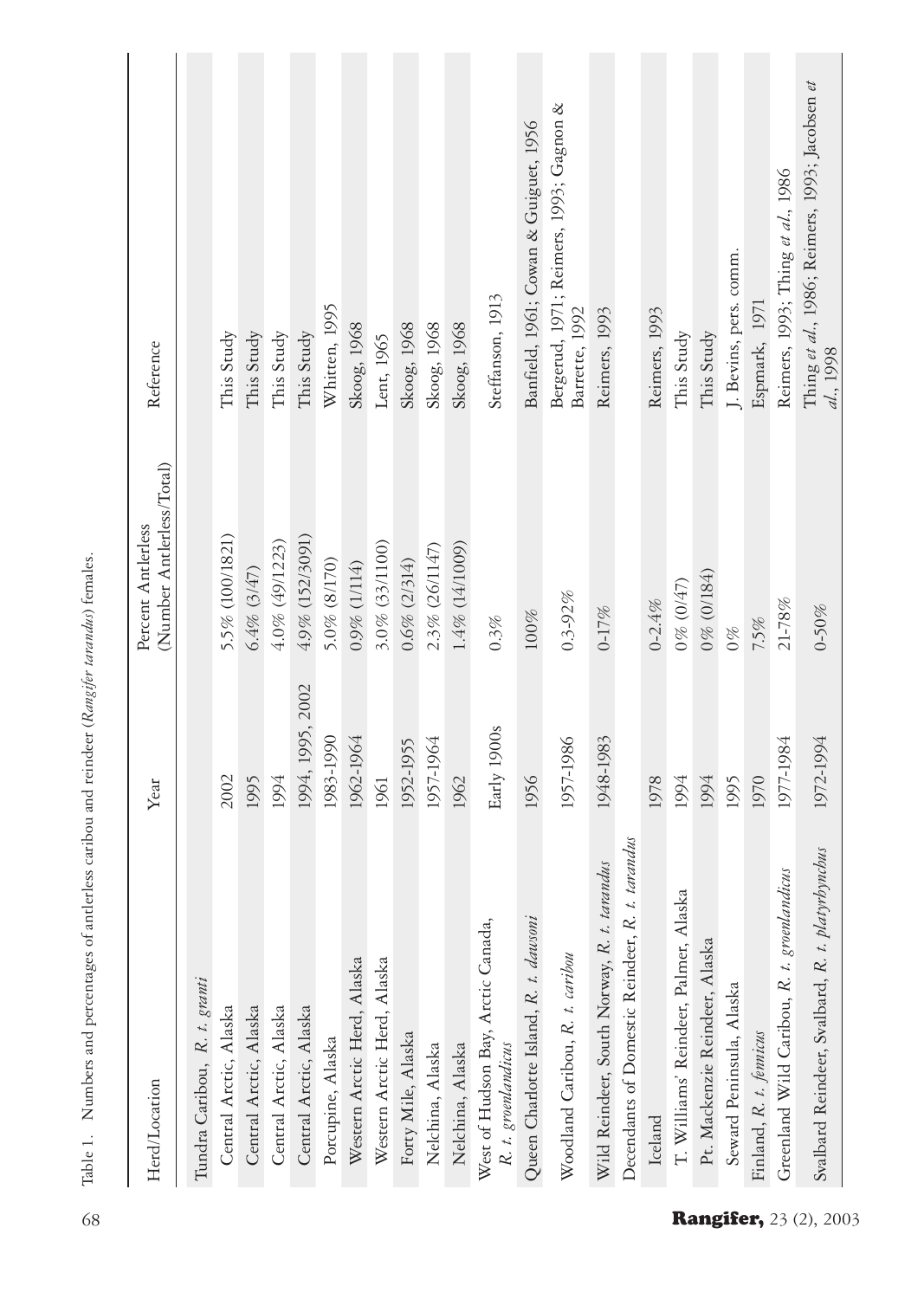agement value (Cronin *et al.*, 1995; 2003). We also assessed antler status of female captive reindeer in two Alaskan herds. Our objectives were to quantify and compare the numbers of antlerless and antlered female caribou and reindeer for the herds studied, as well as compare these towards herds in other locations.

# **Material and methods**

We assessed antler status of female caribou in the Prudhoe Bay, Kuparuk, and Milne Point oil fields in northern Alaska during July 1994, July 1995, and July 2002. Female caribou begin antler growth around calving time (May–June), and antlers are readily observable by mid-July (Skoog, 1968). Groups of caribou on or near oil field roads or gravel pads were approached by observers on the ground or in vehicles, and sex and presence or absence of antlers was identified (< 800 m with a spotting scope). We also assessed antler status of female reindeer in two captive herds: the T. Williams herd at Palmer, Alaska, and a herd at the Point MacKenzie Prison, Alaska. These reindeer were kept in fenced pastures and direct observations, with or without binoculars, were made from a distance of 2–50 meters. The Point Mackenzie herd was composed of animals surviving the extermination of reindeer on Haegemeister Island by the U.S. Fish and Wildlife Service (Stimmelmeyer & Renecker, 1998). Data for other herds were obtained from the literature and personal communications.

### **Results and discussion**

We classified antler status of 1223 female caribou in the Central Arctic Herd in 1994, 47 female caribou in 1995, and 1821 female caribou in 2002 (Table 1). In 1994, 49 of 1223 females (4.0%) were antlerless; in 1995, 3 of 47 females (6.4%) were antlerless; and in 2002, 100 of 1821 (5.5%) females were antlerless. The three-year average was 4.9% antlerless females. There were no antlerless females among the 47 classified reindeer in the Williams' herd or among the 184 animals in the Point MacKenzie herd (Table 1).

The frequency of antlerless females in the Central Arctic Herd (4.9%) was similar to that of other Alaskan herds (Table 1). The Porcupine Caribou Herd occupies adjacent summer ranges to the east of the Central Arctic Herd and had essentially the same frequency of antlerless females (5%; Whitten, 1995) as the Central Arctic Herd. These two herds were also similar genetically and may constitute an interbreeding population (Cronin *et al.*, 2003). The Western Arctic Herd in northwest Alaska occupies ranges to the west of the Central Arctic Herd and had antlerless female frequencies of 0.9%–3.0% during the 1960s (Lent, 1965; Skoog, 1968). The Nelchina and Forty Mile herds in interior Alaska had frequencies of 0.6%–2.3% antlerless females during the 1950s and 1960s (Skoog, 1968). These Alaskan herds have relatively low frequencies of antlerless females compared to some other herds (Table 1). A caribou herd west of Hudson Bay, Canada, also had a low frequency of antlerless females (0.3%) in the early 1900s. In contrast, woodland caribou in North America and reindeer in Greenland, Svalbard, and Norway often have high frequencies of antlerless females (Table 1).

Reimers (1993) noted that both genetics and nutrition affected the presence or absence of antlers in female caribou and reindeer. Poor nutrition and resulting poor body condition may result in lifetime or annual antlerlessness. Body growth, gestation, and lactation may take precedence over growth of antlers, which are a tissue of relatively low growth priority (Thing *et al.*, 1986; Geist, 1987). The relatively low frequency of antlerless females in the Alaskan caribou and reindeer herds (Table 1) suggest there is not enough nutritional stress to prevent antler growth in these herds. Relatively high recruitment rates in the Central Arctic herd (Cronin *et al.*, 1998; 2000) also indicate that nutritional stress is probably not severe in this herd.

Different frequencies of antlerless females in various caribou and reindeer herds may also reflect genotypes at one or a few loci controlling this trait. Bergerud (1971) suggested the frequency of antlerless females could be used to estimate gene flow among herds. Genotypes at other loci have been shown to vary considerably among caribou and reindeer herds (*e.g*., Røed & Whitten, 1986; Cronin, 1992; Cronin *et al.*, 1995; 2003). The high frequencies of antlerless females in woodland caribou, and low frequencies in tundra caribou, may reflect genetic selection in different environments (Reimers, 1993). Woodland caribou generally occur in smaller groups and selection for antler presence in females may be less than in the large aggregations found in tundra areas. The mechanism for such selection is quite plausible when one considers that in cattle a single gene locus (the polled locus) controls the presence or absence of horns (Georges *et al.*, 1993). One or two additional loci also affect size and form of the horn. Depending on the genotypes at all three loci, phenotypes may include horned males and females, hornless males and females, or horned males and hornless females. The latter condition is analogous to the standard condition in most deer species (and some caribou): antlered males and antlerless females. If one or a few loci control the presence or absence of antlers, relatively